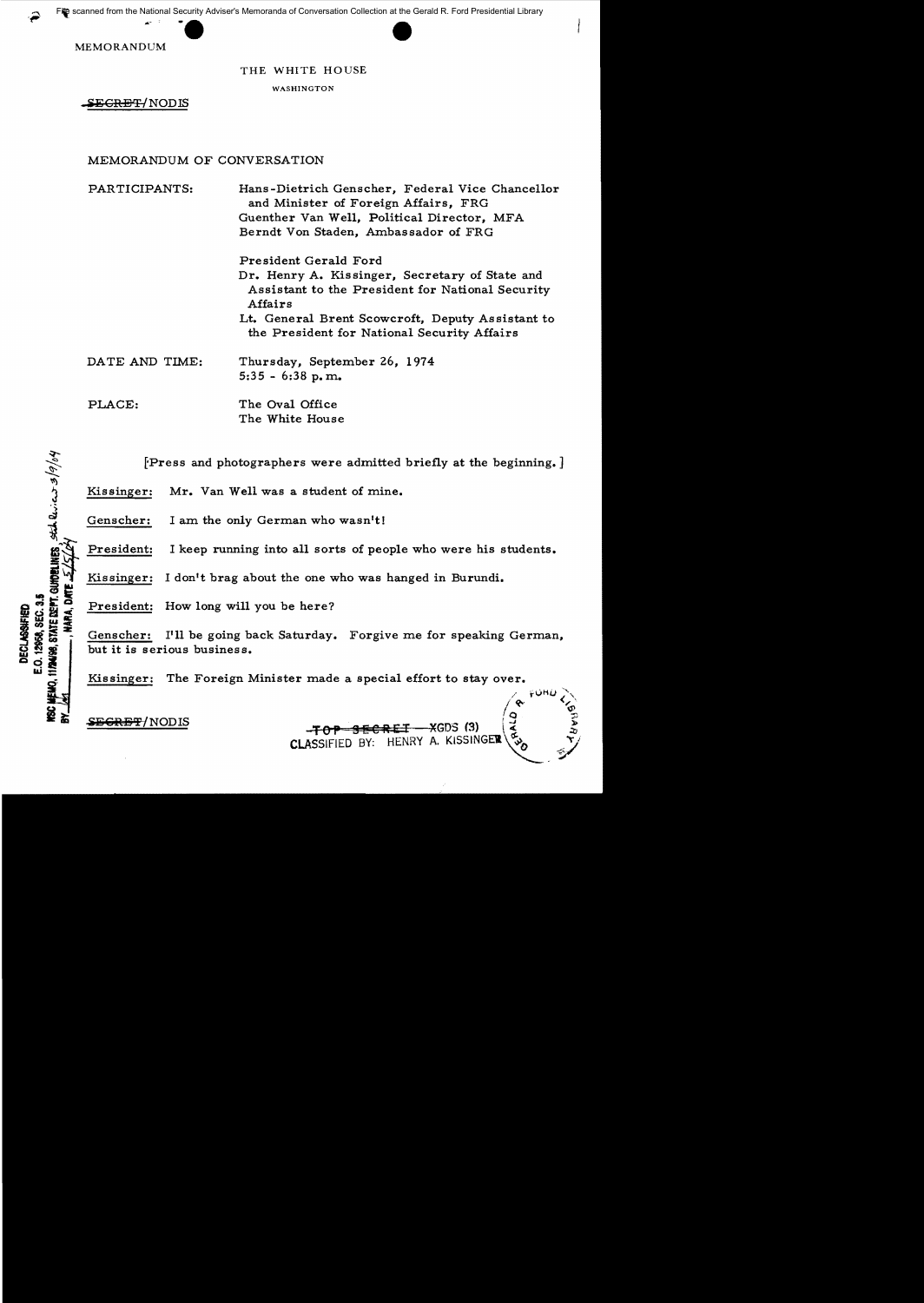## $\frac{1}{2}$  is the set of  $\frac{1}{2}$  in  $\frac{1}{2}$  in  $\frac{1}{2}$  in  $\frac{1}{2}$  in  $\frac{1}{2}$  in  $\frac{1}{2}$  in  $\frac{1}{2}$  in  $\frac{1}{2}$  in  $\frac{1}{2}$  in  $\frac{1}{2}$  in  $\frac{1}{2}$  in  $\frac{1}{2}$  in  $\frac{1}{2}$  in  $\frac{1}{2}$  in  $\frac{1}{2}$  in  $\$

Genscher: The Chancellor asked me to express appreciation for your statement of support for us, Europe, or the Alliance. It came at a time of difficulty on Berlin, and it is comforting to know we have your support in need. I have used this to good effect with public opinion and the Bundestag.

President: I am looking forward to meeting the Chancellor. I want you to know I continue to rely on Secretary Kissinger. 1 have an excellent working relationship with Secretary Kissinger. We are working together on problems around the globe.

The Camp David meeting is very important. I am very pleased that you and the others are coming for this. We must find a way to implement what we have said in speeches and solve the terrible economic problems created by the oil prices.

Genscher: I heard Dr. Kissinger's speech and read yours. I said parallel things in New York. A German paper said that compared to you I had silk gloves. We see the problems like you have expressed. We hope to solve them by cooperation, not confrontation. It is serious for the industrialized countries, but more so for the Third World who have not the resources to cope. To us, this is a question not only of a shifting of economic power to the oil producers, but how the oil dollars will be recycled. We are concerned about the effect this will have on the world economic system. In our view it is not that they have ill will, but they may not understand the effect it could have on the world economic and political system. It is not a matter for central banks -- not ours, Europe's, or yours. We must find a joint solution to cope with this urgently.

President: In the meantime the energy sharing program will make a contribution.

Genscher: I am happy that the French will take part in the Saturday meeting.

President: As we move ahead to develop alternatives in the energy field, with coal and other resources, we want to work together with others who might be affected. The sharing is very important.

Kissinger: We have looked at this closely and will have preliminary ideas to advance. Later we will have ideas for dealing with the massive recycling problem, which hurts Italy, for example, and also for dealing with the producers.

### SECRET/NODIS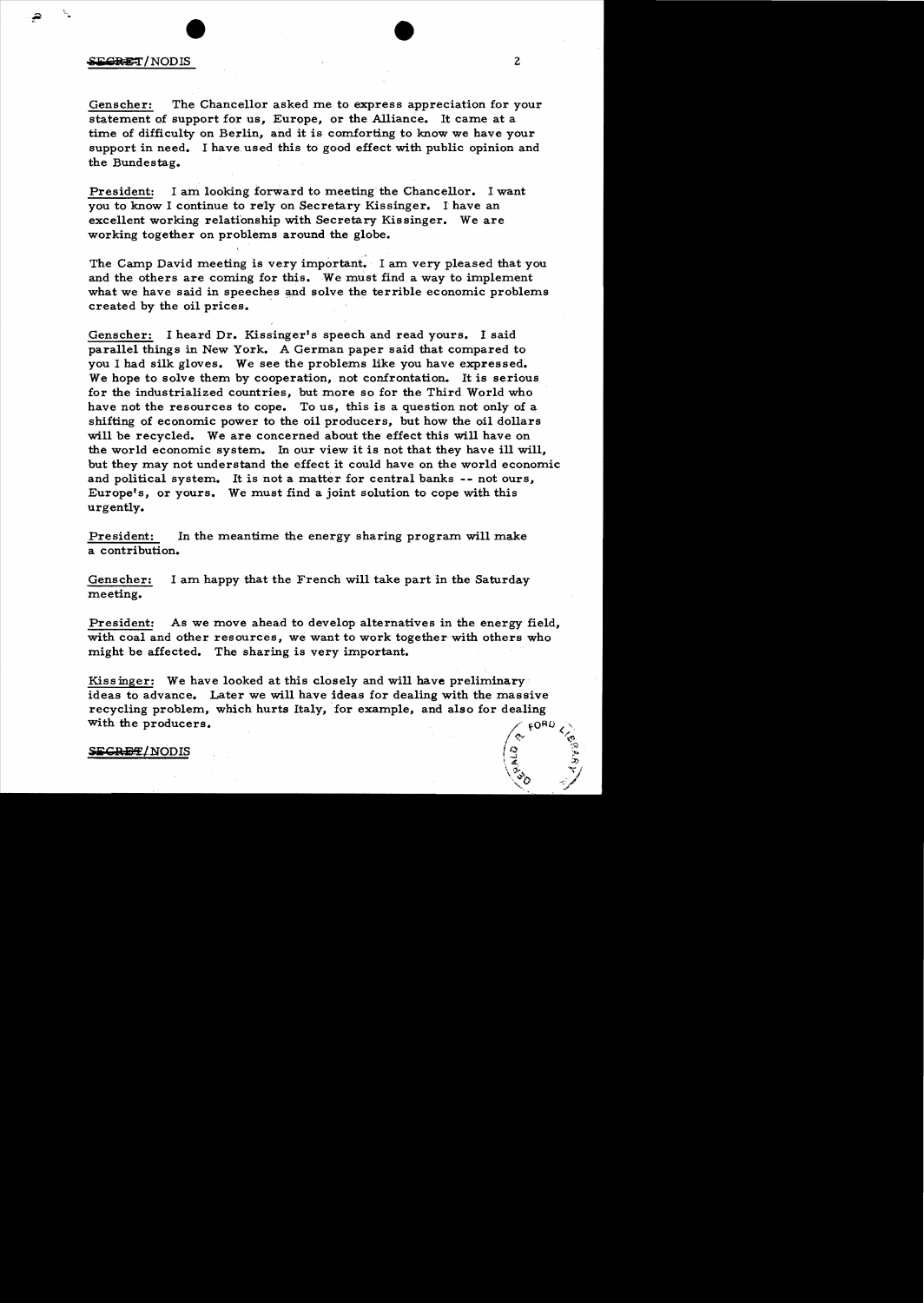# $\equiv$  GRET/NODIS 3

 $\frac{1}{2}$ 

President: If our economies collapse, the money doesn't do the producers much good.

Genscher: You are about to make important economic decisions. For our progress, economic stability is an important pillar. We are embedded in the Common Market so we can affect things only to a limited extent. We hope to hold inflation in  $7-1/2\%$  and wages to 2-1/2% in 1974. Germans view with concern the matters of inflation. Ten percent is the magic number. We have 2-1/2% now. The programs we have now are limited and goal oriented. 900 million marks. To go farther would undermine stability. We have a round table for discussion between government, industry and labor.

President: We have had several summit meetings, and tomorrow is the big one. I want the facts to be brought out and the recommendations of the best brains. In opening the conference I will say that we will work with our allies on a worldwide basis. Please tell the Chancellor that we will do nothing that is harmful, and hopefully things that are only helpful. We anticipate inflation of about 8-1/2 to 9 percent by year end. We had some setbacks in industrial production; unemployment is at 5.5%, and it is going up gradually. Probably it will be close to 6% at year's end. By our standards that is not good, but it is not a catastrophe. We have had it at 8%. If we can get a handle on it all, 1975 will be a good year. There is hope for a tax adjustment, and a good farm year. If we can get hold of oil prices, that would be the best shot in the arm. By any fair standards the U. S. economy is strong. We take strong action not to go into a slump, but not to let things get out of hand. It is a fine line to walk.

Genscher: We think the problems confronting you you can manage more easily than some have claimed. We are together with the others in the EC and this poses a problem. In Italy, for example, we have the potential not only of economic but of political instability. You will be able to manage and find the narrow path between inflation and recession. We are worried about the potential effect of the economic situation on political stability. That is why we give aid to Italy. The government is trying hard to restore stability. They have a strong Communist Party waiting to take over, God forbid. That would draw a cloud over other European countries. We don't want to see what NATO has prevented come about by the internal route.

President: We couldn't tolerate.... we would oppose the Communist Party having any substantive participation in the Italian or any other government.

### <del>SECRET</del>/NODIS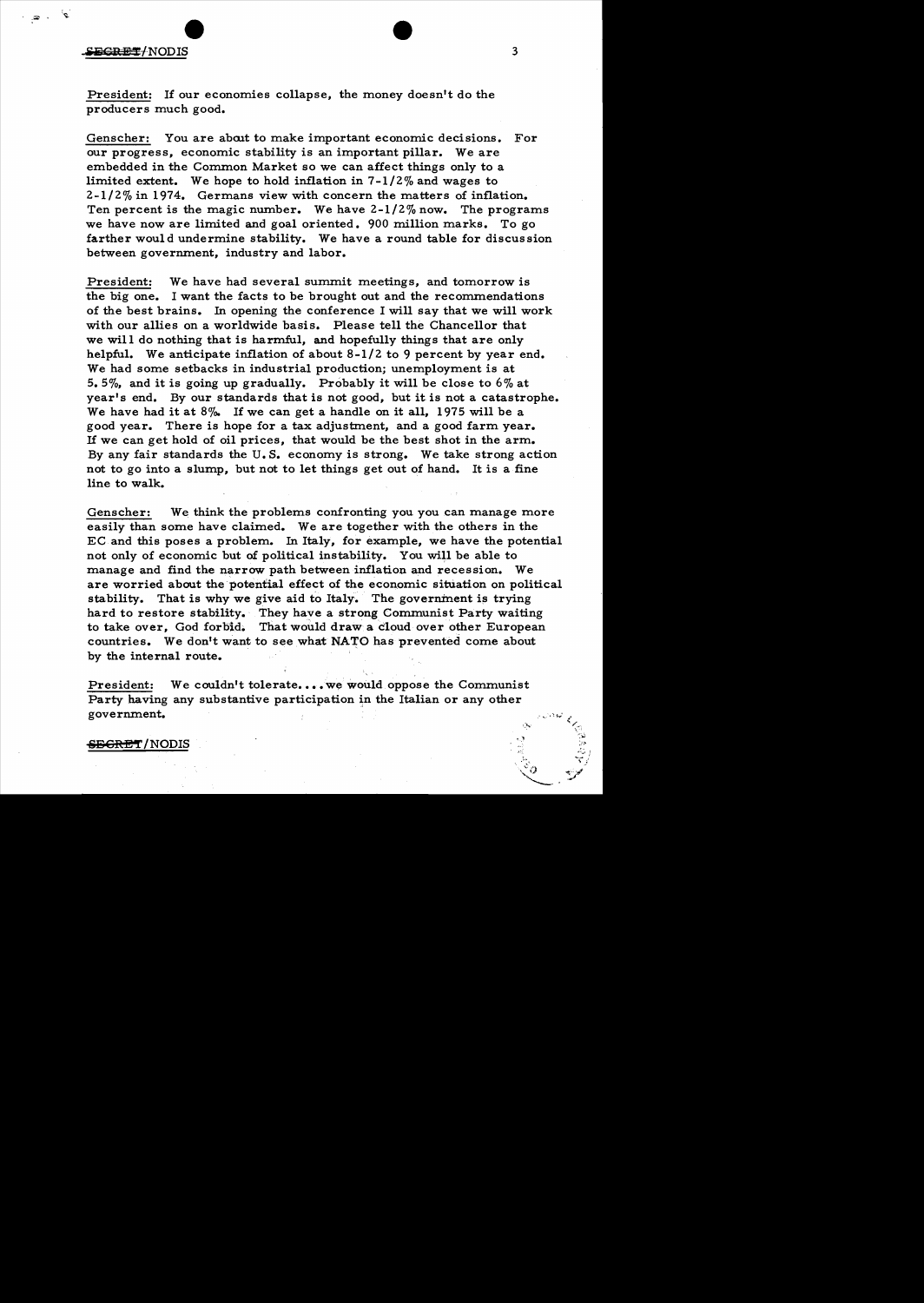## $S$ ing  $4$

.<br>۱۴۰ جل<u>ی</u>

## Kis singer: Any participation

President: That's right. I didn't say it accurately. We don't want any participation.

Genscher: I have often discussed this with Secretary Kissinger. The entire Mediterranean area is in danger and must be carefully looked at. I don't know about Portugal--the Communists there are the best organized. In Greece things are not assured. In Spain and Yugoslavia we don't know what would happen after their leaders pass. If Yugoslavia joined the Warsaw Pact, that would be destabilizing in itself. We can't let NATO be undermined--it is the alpha and omega of our and your security. I believe it is necessary that we look at detente in the proper light. There is no alternative to supporting it, but there is a danger of playing down the threat which exists. I speak frequently of "realistic" detente because the Communist threat must always be kept in mind. We must keep NATO functioning smoothly and strong. US troops are essential to that, and I keep pointing that out.

President: There are those here who think because of detente and 20 years of peace in Europe we can cut back our strength and pull back our troops. We got where we are through strength, not weakness. But we have had some tough times with Congress on the question of the troop cut. It is easier this year because we worked harder at it. The Alliance must know we want to stand strong, but we have a problem with Congress.

Kissinger: Also the Germans were great in helping with the offset problem, and also we solved the debate within the Alliance. The Foreign Minister has been very helpful in this.

Genscher: You are right about the period of peace, but we must watch that it is not endangered by unilateral actions of the West. I do not think unilateral military measures are useful, or in MBFR also--which is the purpose of it. We worried about a military statute coming out of MBFR. We are the strongest European member, and the East European one has reliable partners and an imbalance is possible. On Berlin the danger is not over. We made progress with the Quadripartite Agreement but must watch that the GDR might take measures affecting Berlin in the where, we are the strongest European member, and the East Europea<br>one has reliable partners and an imbalance is possible. On Berlin the<br>danger is not over. We made progress with the Quadripartite Agreeme<br>but must watch tha

### **SECRET/NODIS**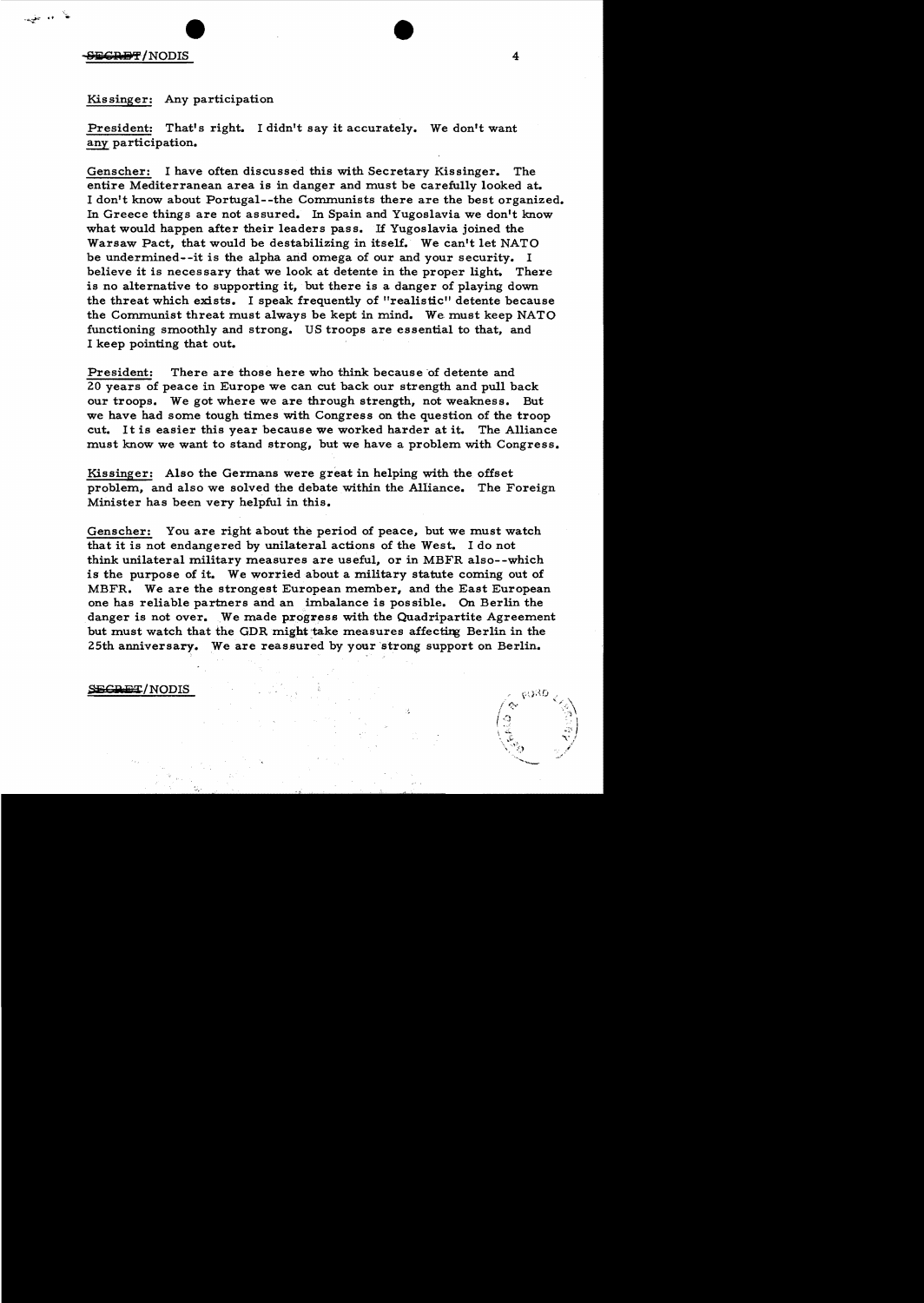Transcorp P/Genscher/ Van Well/  $\sqrt{r}$ on Steilen, R  $Z6$  Supt (Knos Share). K Un Vom bould was a strident of mine. 6 Janky Comment work prof part who are his plandments -4 8 dont hay avante one who was hanged in Bursuli.  $(LdilL - ilm)$ P Hour larging de back ?<br>G Illian part bouth Saturn - fargue me fargent ; com, let It things besonder (K-Fal conate special effort & story ones) Chan eller asked me to express appear for you thatmas of support for way Eur, or allimin . It is must thing of dig in Beklin + it comforty to know we have zon seppt en vuel 9 hours useil très & podelfut Norf perhaps of the thoughtong - want you to know and we Rostin famoud to meeting Chamiller skave explant phosed at you coming factic de must faint a comp to insplement what we have sont in species & sobre the trible even procedures assolid by c and prices. I havend R speech's read yours. I said parallel thing in NY.  $G_{\parallel}$ Comme papea touch compared to you de had site place. te sohn by soy not empoutation. It senous for with striky it but were to for  $\mathbb{Z}^{n \underline{d}}$  would who have not crescences. To us this a pushin wit and prompting y won ponder te onif produces, but home onit dilles will ibn way dut. We remercal about a exploitance would eun system. Ent that try have will will, but they may not interstand eiffect it could have an correllemment of system. When matter for Control brushe - not anso, Enos, yours we want find fourt solution & ups w/ this chappent In measure - wery shown, forg. NSC MEMO, 11/24/98, STATE DEPT. GUIDELINES, State deview 2/9/04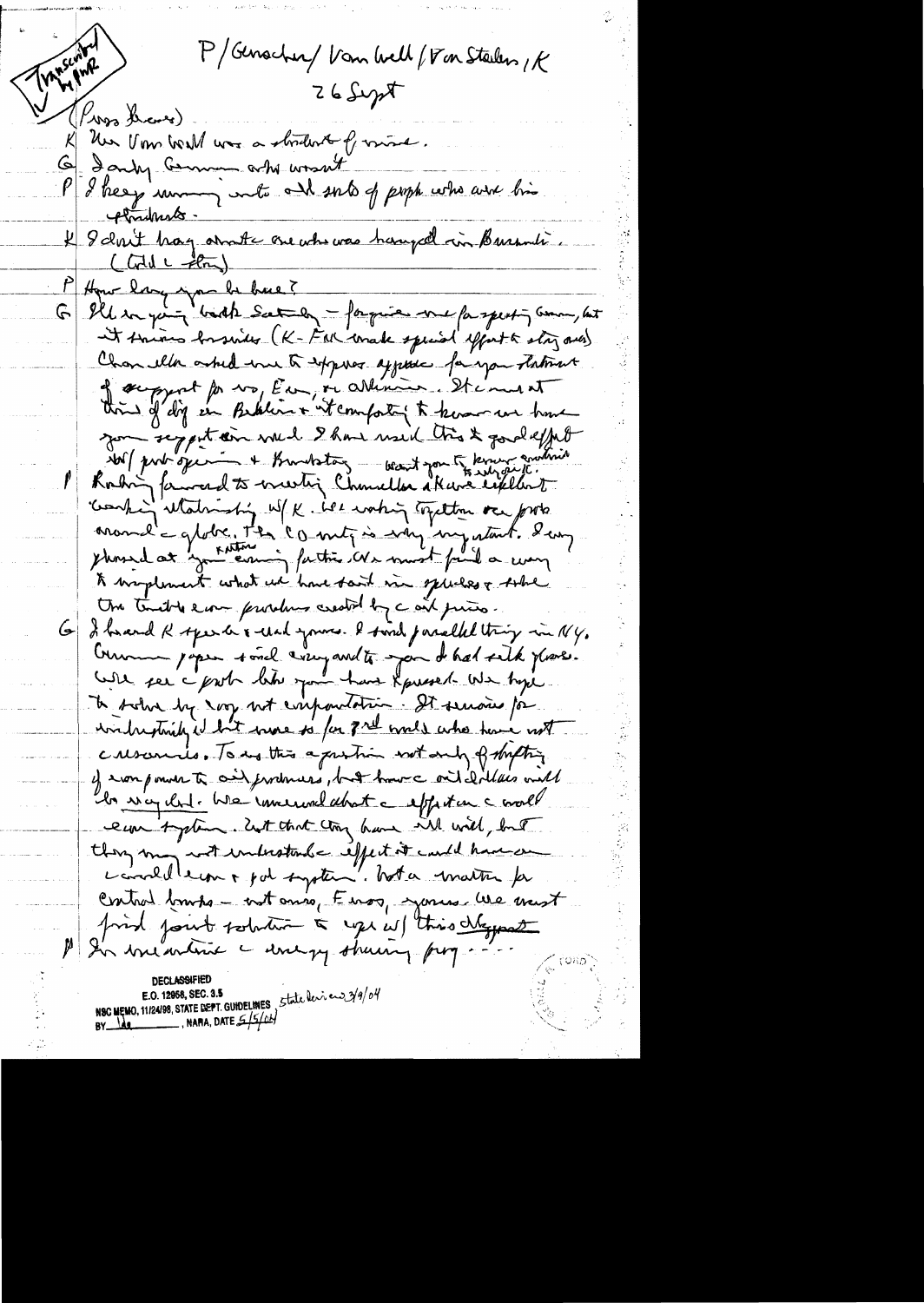K & entipp Jakon for 524

Happy Fund with take part in sorrady with. إسما as we in we shal win every field, as contra usamo, we want to work together or strikes when mytet be apperted. The thang is usy wyntant. K ble have looked at this closely & with have pertain ideas to almone . Like hading whiley ching, which hits Stry, passingle, and por cleaning w/c producesse P departien collapse, conseignement de c produces mont  $\overline{\mathbb{F}}$ Gomas al At make onig even cheesen - From pogs et comme statutit vis important pillon. We are impalded in EC so we can appet thing only low the extend. Hope a hold emploiter si i'le let mages & the dans Cernars unne ces comment maths proflation. 10% De magne # We have 2/2 % ind. The progre in has now are luncted & good cerented. Por will works - to go farther would imdrunne stocking. We tome a count toth for because but good, unbok + lorber bes have had several primets of transverse chip and I voint en faite la brought out & recommend bedt because du genin emp demillement une content ant cefon do contain having a hypotally under helpfel. We anterigate implatin sir-7% by you and Hatsome sattached groun up gradually-feat at will be alosets by at go only By an standard that with good but with catastrophic, can home need it out of, FI. Gun can get a hundle and et all, (ETE will be grant juin Hya for tax auforter, Gross farm jear. His compet hold for prices creamed has best start in own. By any fair stundards Ut ensuring in storing, We take string action int to go mett ihning, but not to let thing get out of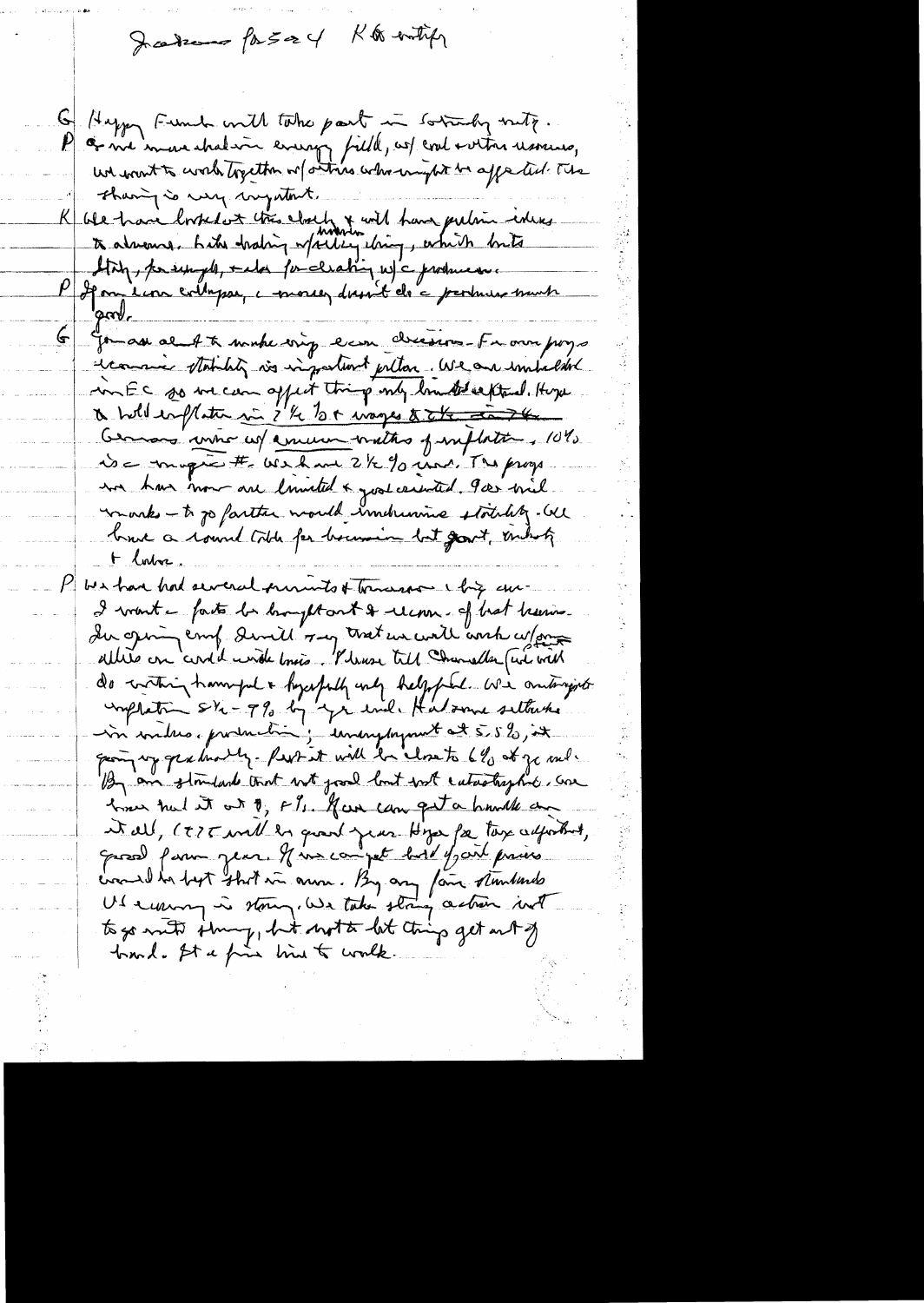We think probe confronting you you can manyo mese  $EC+Ur$  posso a port. Italy, for example, we have fourted with only of learn but por stability. Jour will the abile to many & find the manon path but inflation & receipion We warried about pat effect of run A soon put statistiky. That only we give and & stoly. Grandistinging hand to kepture studing They have string count party unity to take and ladied. That unill'aran a cloud avec votre Eur contre Dont cross to see what NATU has pounded come about by -writinal conte ble limitant toderate : mould oppose Count party being  $\vert P \vert$ M Compartingtin. of That inght. I hadn't by it account we don't want  $\frac{1}{\sqrt{2}}$  $a_{\overline{q}}$  fastic. Often drovesed this w/ R. Entire maket are in daught  $\subseteq$ + must be earefully histricat. Don't know about Patryal -Counts we best organized. In been thing are west assured Indyanin + Yongs are lost him what would bey per of the brakes pars. If young joined bonsons Pact Chat hypt. There is alternative to suggesting it, but a durage of flaging down a threat which expists. I quick offerfuncty Prishotic detente bremse const theat must almoy be helpt in hind - We must help NATO pointing monthly + strong, US trongs are essential to that a delicy parting that and P Three are those how who think lowerse of detented Coppo of pont me E mes and can ent back our then straight , not wishing, But we have